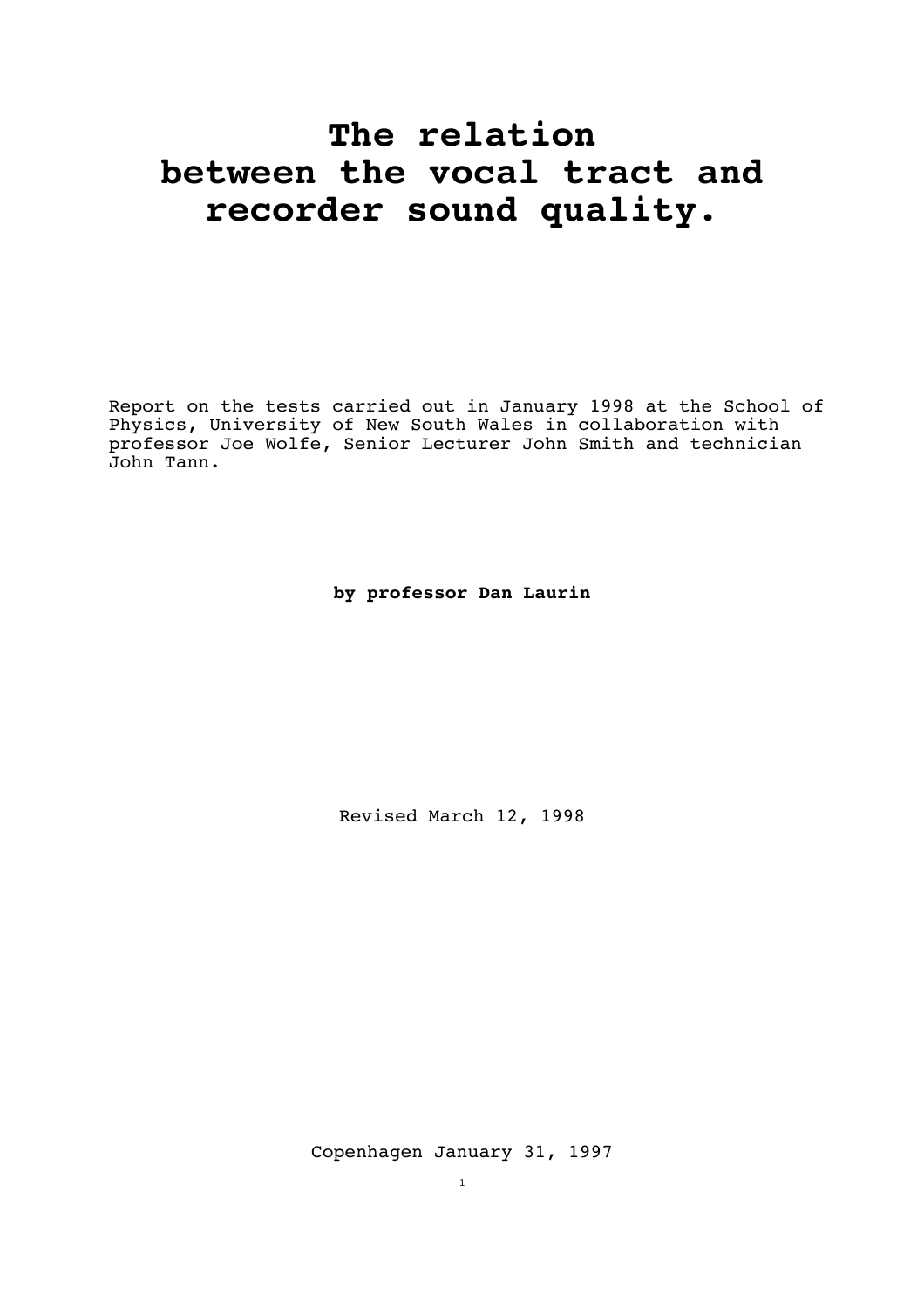## **Report on the tests carried out in January 1998 at the School of Physics, University of New South Wales in collaboration with professor Joe Wolfe, Senior Lecturer John Smith and technician John Tann.**

1. The purpose of the tests was to investigate the presumed relation between the vocal tract and recorder sound quality. My hypothesis was, that the size and shape of the vocal tract had a considerable impact on the quality of the sound, quality in this case meaning tone timbre.

A player's deliberate change of palate position is easy recognizable for a listener as a change of sound timbre, but I had no knowledge as to how this change worked physically.

Dynamics also appeared to be affected, and adding a deliberate use of vocal tract techniques to improve the dynamics would greatly improve the expressiveness of an instrument generally regarded as possessing a somewhat restricted voice.

2. For many years, I have been studying the effects of different vocal tract shapes on recorder sound. It was my impression that a given shape connected to a given fingering would produce the same effect on all recorders, regardless of size. My own conclusion was that a specified, mimicked speech sound has a given effect in a certain register of any size instrument, and that this effect is reproducible. But I had no idea how it worked physically speaking, and the matter was further complicated by the fact that the sound production takes place outside of the body.

I have aimed at establishing a connection between vocal tracts and tone colour by developing the vocal tract configurations associated with speech sounds that the player mimics while playing. It is possible to control the degree of a desired quality by refining the mimicking. To have access to this technique would help a player to cultivate his personal interpretation further.

3. A series of tests was set up by Wolfe and Smith. These researchers and their colleagues have developed unique technology for measuring acoustic transfer functions (including acoustic response and acoustic impedance) in real time. This technology was developed for phonetic research and for applications in speech therapy and language training. For these applications, a carefully synthesized acoustic current is injected into the mouth of a subject while s/he is talking. A microphone picks up the resultant pressure signal. This is analyzed to give both the speech signal and the response of the vocal tract to the injected signal. In speech therapy and language training applications, the current configuration of the user's own vocal tract is displayed in real time together with target values (measured on native speakers of the target language). This visual feedback allows language learners to produce foreign phonemes much more accurately and comprehensibly than does the traditional auditory feedback, which is subject to the perceptual complications of categorization and interference. More details are given by Epps et al. (1997) and Dowd et al. (1998).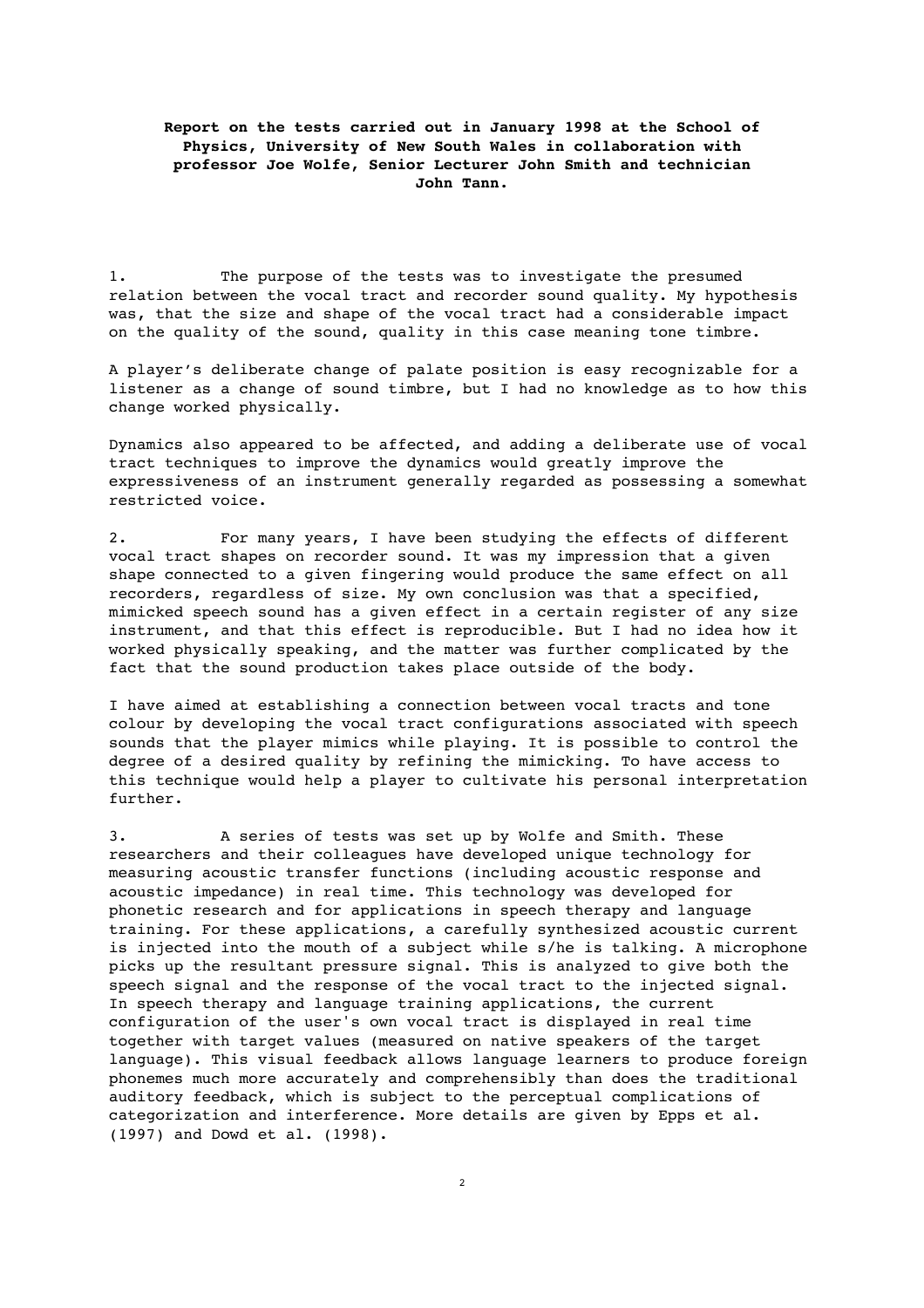4. For a part of the tests, we used a standard Yamaha alto recorder in a=440. The choice of a standard instrument which is easily accessible would allow a possible duplicate of our tests and added a scent of objectivity. The mouthpiece of the instrument was fitted with a tube connected to an acoustic current generator. A microphone was then added next to the tube. The input signal from the microphone goes via an amplifier straight into an analog-digital card in a computer, and the result shows as a graph generated by software compiled for the occasion.

4.1 The investigators were using two independent spectrometers: one to display the sound of the instrument in the external field, and the other to display the frequency response of the vocal tract while I was playing. The external field microphone was attached to a lightweight frame fixed to the recorder itself so as to keep the relative orientation constant and thus to eliminate the dependence of the radiated spectrum on angle. In all cases the spectrometer displays were hidden from my view so that I could not use visual feedback to influence the results.

5. The first task was to find out where to look and for what. We decided on what notes to investigate, as the somewhat irregular change of register and fingering of the recorder requires different blowing pressure. I was then to produce two opposing timbres on each note, as a strong polarization would possible show most clearly on the screen. Each note and timbre was recorded three times, and the result on the screen was saved by a screen shot.

5.1 For the sake of simplicity, I chose to call the polarized timbres "thick" for the relaxed palate sound and "thin" for the sound produced with as high a palate as possible. The "thick" timbre was not produced with a fixed palate position for all the notes. On the contrary, I strived for a musically viable sound production, and let myself be guided by biased musical taste as to what I considered to be "a nice and musical recorder sound". In simplified technical terms, I lifted the palate a little bit more the higher a note I was playing. The "thin" timbre, on the other hand, was always produced by a palate kept as high as possible regardless or register.

5.2. It was obvious from the start that everyone was aware of the change of timbre that I could produce. However, my description in terms of different vowel sounds when describing my technique in an intuitive manner initially led the project in an unhelpful direction. The setup of the experiment examining the frequency range that characterize different vowels i.e. 300 Hz to 3.5 kHz showed that, while the different vocal tract configurations produced huge changes in the vocal tract response, there was little reproducible difference in the spectra of the external sound in this frequency range. In short, we were looking in the wrong place.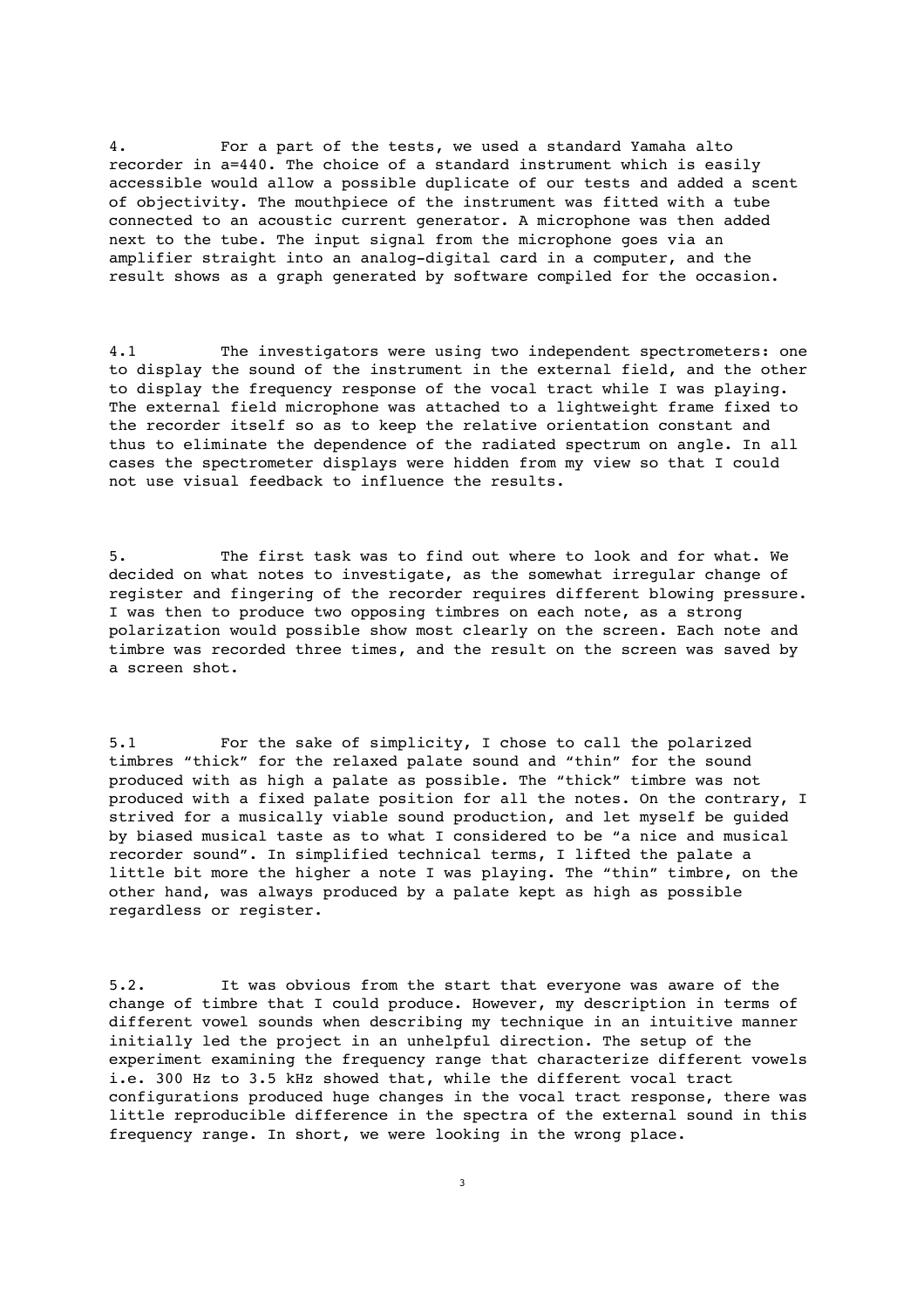5.3. It was easy for the investigators to measure the sound spectrum over a wider range, and so they measured spectrograms for the range up to 10 kHz. These spectra showed two very clear and reproducible differences over a wide range of notes and on both recorders. The results were indeed interesting. The screen shot below shows the "graphic looks" of my "thick" sound. I play a C6 while mimicking the letter "a" like in "come". [Ill. 1]



The "thin" timbre showed a completely different graph. Some of the partials were much more prominent, and the "noise" (broad band signal) was reduced considerably. The screen shot has a much more edgy appearance, the sharp peaks being the harmonic partials of the pitch frequency. I still play a C6, but I raise the palate as much as possible, mimicking a giant yawn while playing. [Ill. 2]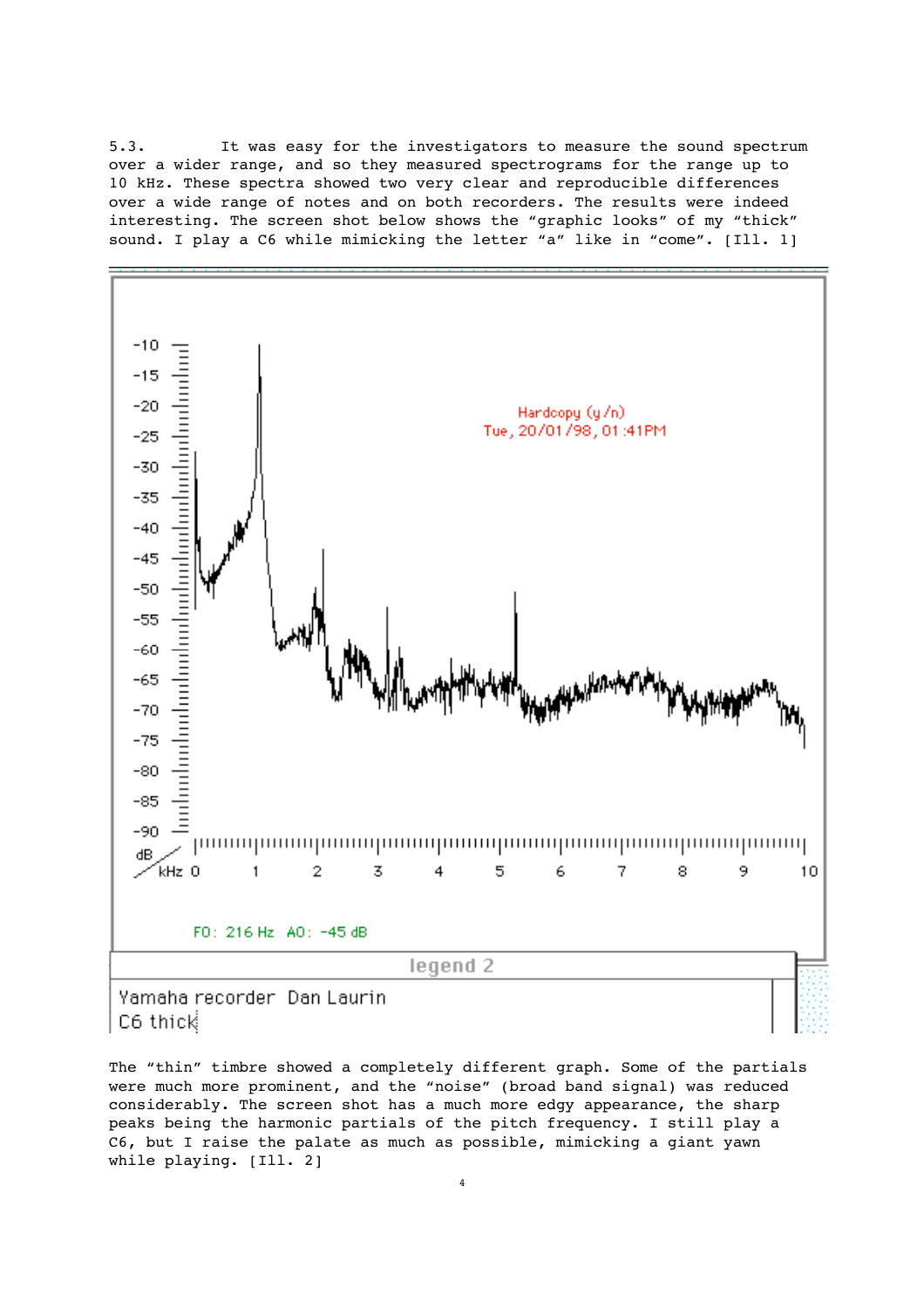

C6 thin

One doesn't have to be a scientist to notice the difference between the graphs of the "thick" and "thin" sounds, but trying to look for and read more specific data requires a skilled eye. If one compares the shape of the graphs, it changes considerably around 5 kHz, and this is apparently where the most audible change of timbre takes place. The "thick" tone has a broad band signal (which in my vocabulary corresponds to "noise" or "white noise"). This signal is present over most of the range up to 10 kHz and is considerable greater than that in the "thin" tone. The partials were present but the the noise was almost never large enough to obscure harmonic partials. The "thin" tone has stronger partials in range 6-8 kHz, over a wide range of notes over the range of the instrument. The difference in broad band signal is easy to hear and to identify as a significant change of timbre. There is also a change in harmonic timbre but most listeners cannot easily attribute it to components in the 6-8 kHz range.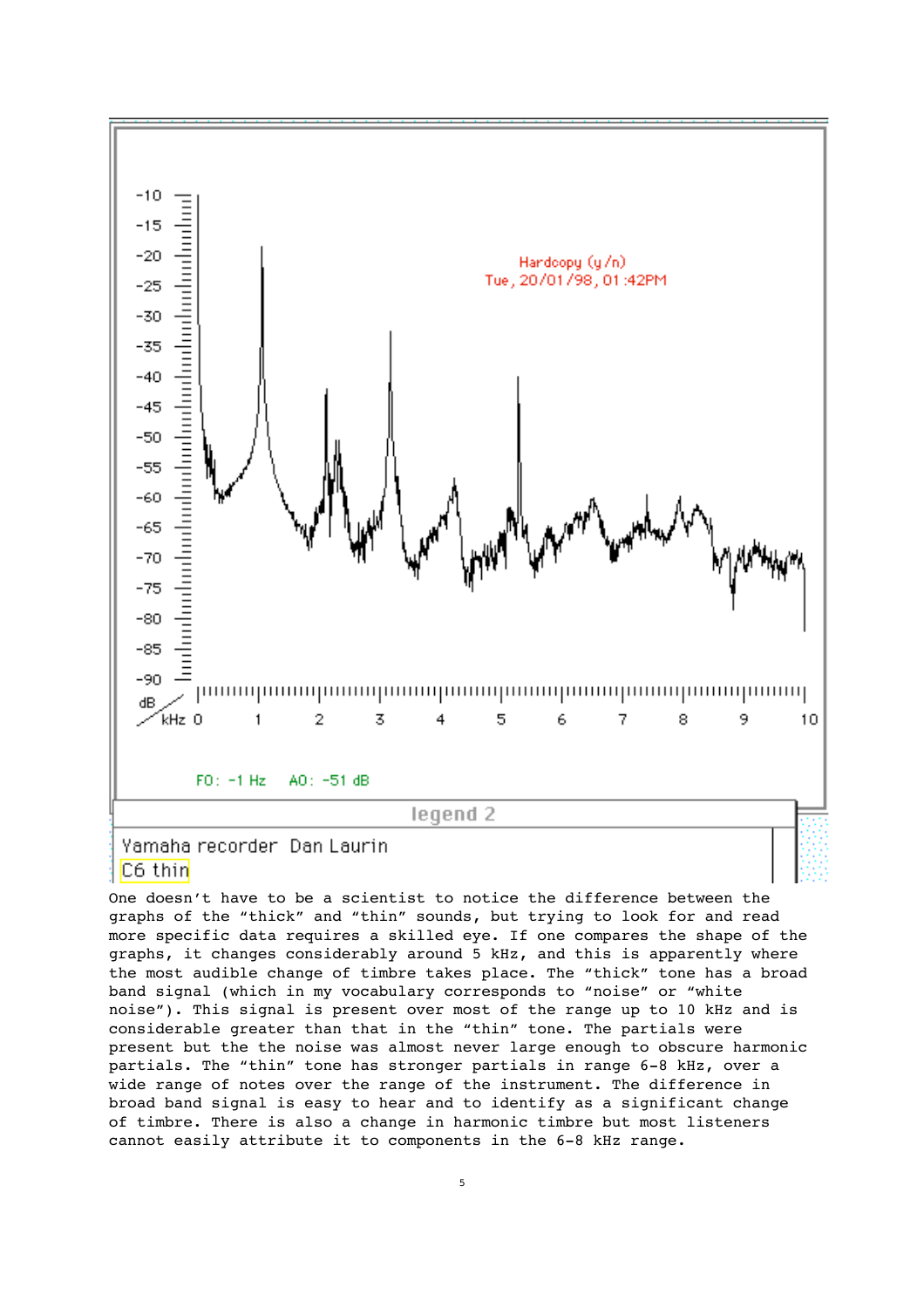The investigators then spent some time to adapt their vocal tract spectrometer to allow it to measure up to 10 kHz. This proved rather more difficult as it required changing the frequency response of the transducers and amplifiers and improving the signal/noise ratio. Nevertheless, a somewhat improvised system was set up which was capable of measuring the vocal tract response of the whole range. They then did another series of experiments in which they simultaneously measured the external sound spectrum and the frequency response of my vocal tract while I was playing it. These results showed strong differences in the 6-8 kHz region. [Ill. 3 & 4]

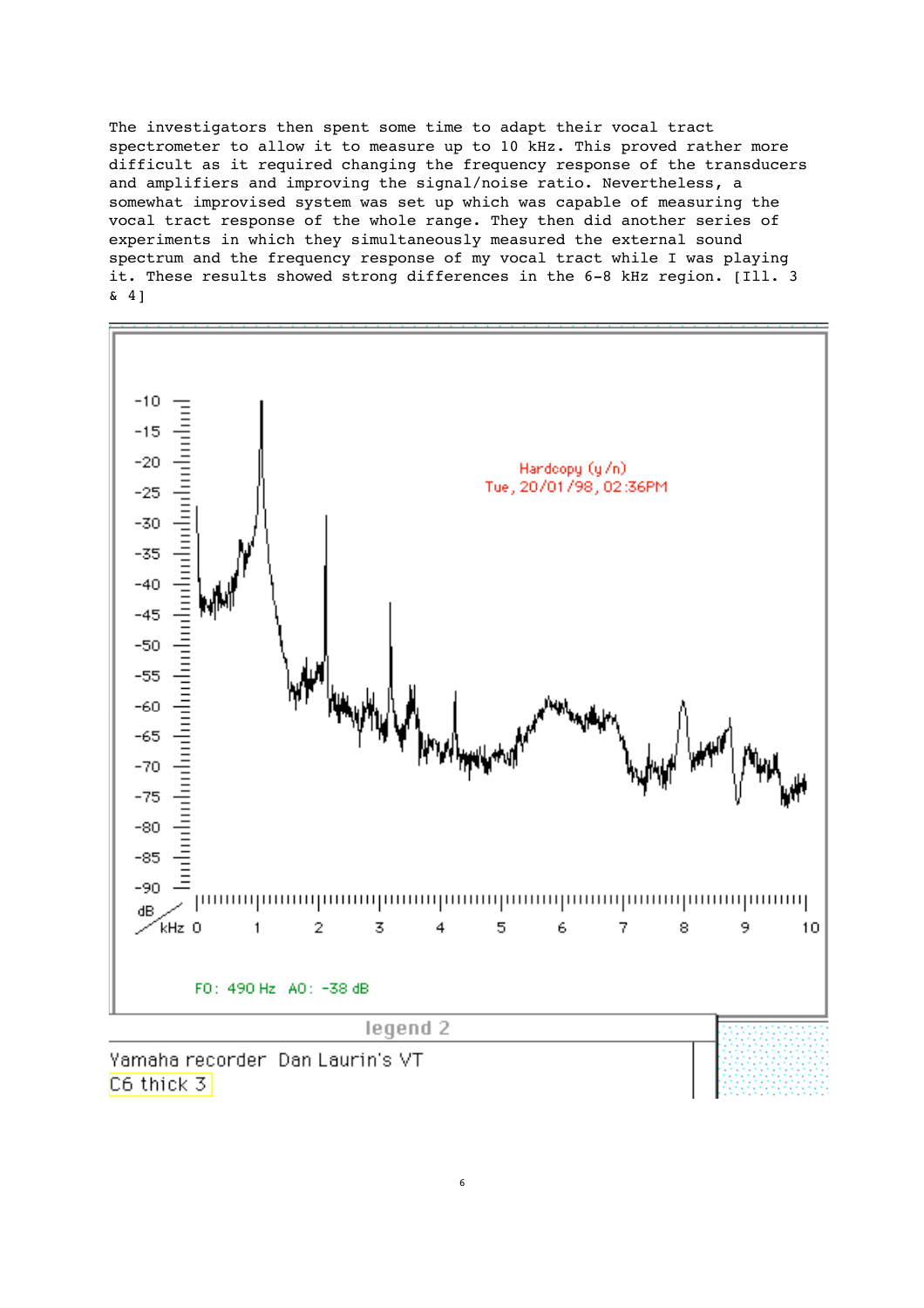

Yamaha recorder Dan Laurin's VT C6 thin 3

We also recorded a chromatic scale to see whether the pattern would change depending on pitch, but the results were satisfactorily similar. Later, my hand-made Frederick Morgan recorder in a=403 was equipped with the same outfit, and the results were similar.

6. The last experiment was set up to measure and compare the air pressure of the "thin" and "thick" timbres. A small tube connected to a water manometer was attached to the mouthpiece of the instrument, and I would then play repeatedly the same note, using a tuner to correct and to keep the pitch stable. The result was very interesting. A high palate requires 10% less air pressure to play the same pitch than a relaxed palate. This difference was much greater than the variability among different repetitions of the experiment.